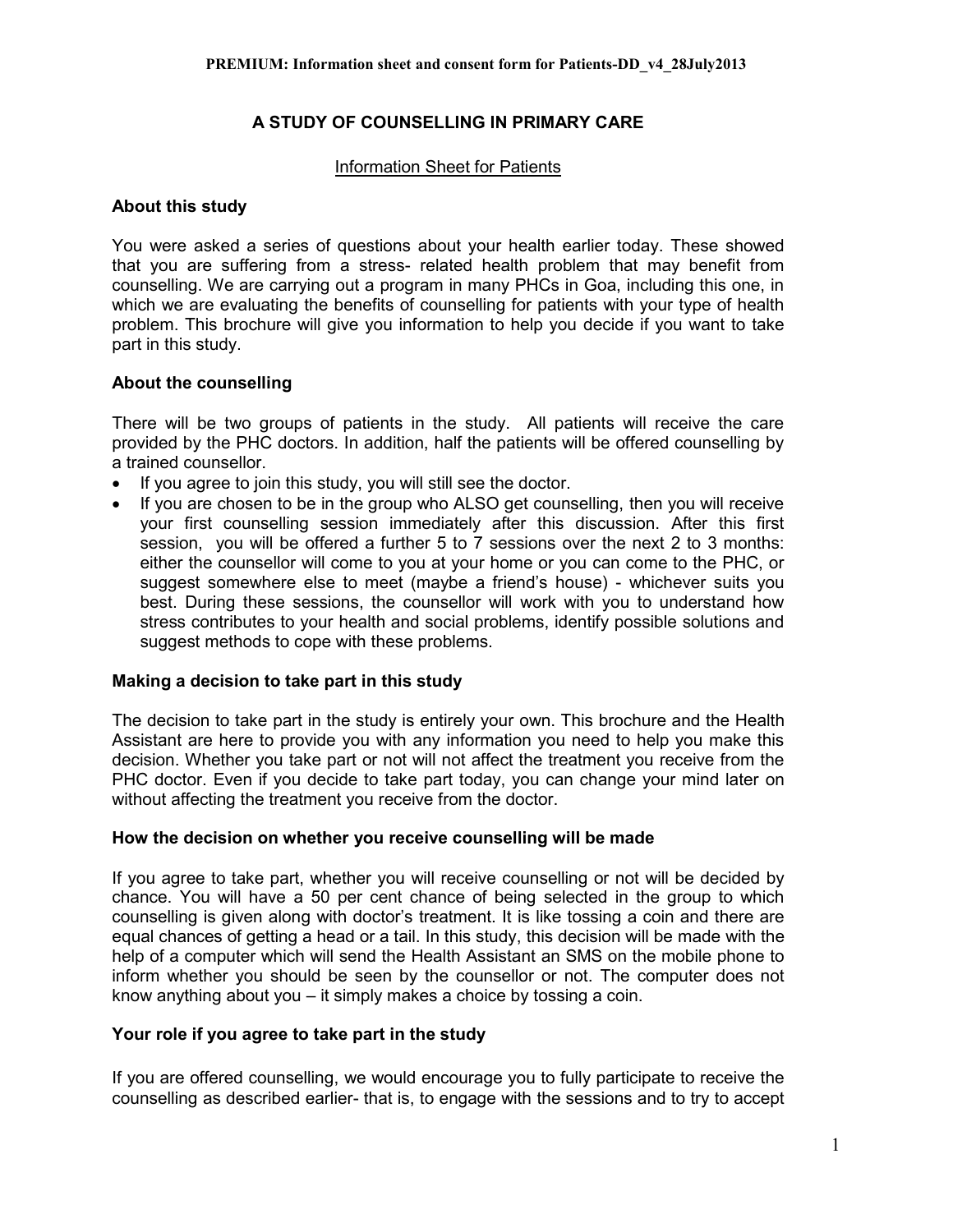the help that is offered. Counselling sessions will always be arranged to suit your convenience, for example the time and place.

In addition, no matter whether you receive counselling or not, we will ask you to take part in interviews carried out by researchers about 3 and 12 months from today, to find out about your health. Our researchers will always contact you in advance to arrange a convenient time and place to meet you.

## **Keeping the information we collect from you secure**

As part of the study, we will collect information from you. We will write down your answers to our questions, and we will audio record the counselling sessions to ensure that you are receiving the best quality treatment and for training purposes. All the information shared by you, whether collected on paper, audiotapes or computers, will be kept strictly confidential and will not be shared with anyone not pledged to protect the confidentiality of your information.

## **The risks of taking part in this study**

We do not anticipate any risks from your participation apart from the fact that you may find that discussing your health issues and personal problems may be distressing. In our experience, most people do not experience such feelings. We assure you that our counsellors and researchers have been carefully trained to handle such kinds of distress and if required, services of other health experts will be made available to you.

## **The benefits of taking part in this study**

Your participation in the study will benefit you and other people in two ways, First, if you are offered counselling you will receive those sessions from a trained counsellor along with doctor's treatment at no extra cost. As mentioned before, these sessions will be done at your home or wherever is convenient. Counselling may not only help you recover from your health problem, but you will also learn skills that may help you deal with personal difficulties and remain in good health in the future. Second, if our study finds that adding counselling makes treatment more effective, this will help us work with the government to make counselling available in PHCs across Goa and India.

#### **The people and organizations responsible for this study**

The study is being carried out by Sangath, Goa's leading health NGO, in collaboration with the Directorate of Health Services of the Government of Goa and the London School of Hygiene and Tropical Medicine, UK. The principal investigator is Dr. Vikram Patel who is based at Sangath.

## **The person to contact for more information**

If you have any questions about this study, you should feel free to ask them now. If you have questions later or wish to withdraw your participation please talk to the Health Assistant in the clinic (Name of the Health Assistant in the concerned PHC). If you have any concerns about the study you can contact Arpita Anand on telephone: 8378965730.